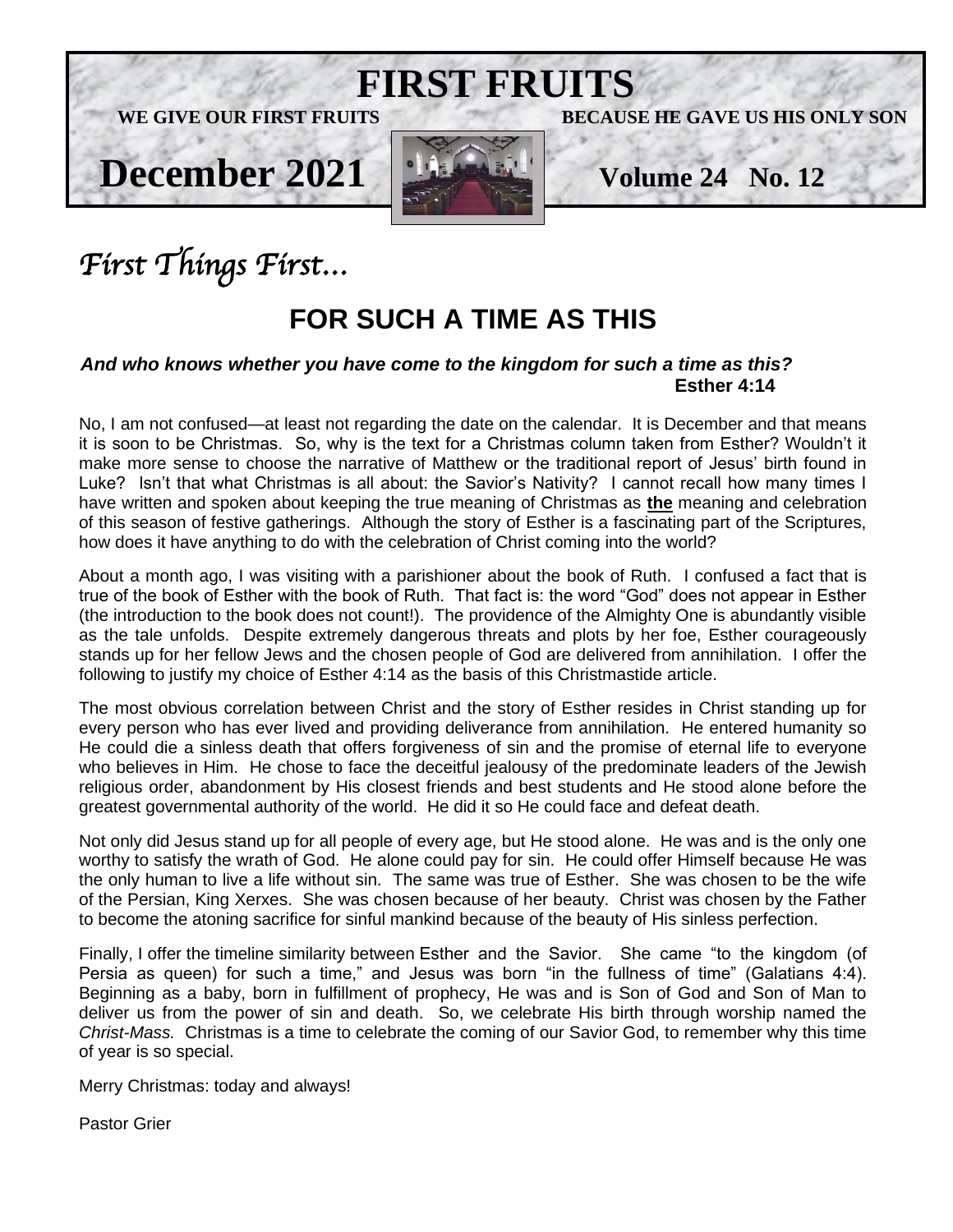

First School And **Day** Care

The First School currently has 115 children enrolled and we have a large wait list. We are excited about this Christmas season and all the fun festivities with the children and families. We would like to invite you to our Preschool Christmas Program, "Christmas in Our Jammies", on Thursday, December 16<sup>th</sup> starting at 6:30 pm in the church sanctuary. The children will tell the story of Christ's birth and we will rejoice and sing! We hope to see you there! Have a Merry Christmas! e 11 $\Gamma$ e

Many Blessings, Bree Joines The First School Director

> **First School Board Meeting Tuesday, December 14th, 5:00 p.m.**

**FLCEC Manna Meals Team serves on Monday, December 13th!** 

 **--- --- -- --- --- ---**







12/05 Psalm 42:7-11; Genesis 43:17-34, Romans 4:1-15, Matthew 27:32-44

12/12 Psalm 43:1-5; Genesis 44:1-13, Romans 4:16-25, Matthew 27:45-56

12/19 Psalm 44:1-3; Genesis 44:14-34, Romans 5:1-11, Matthew 27:57-66

12/26 Psalm 44:4-8; Genesis 45:1-15, Romans 5:12-21, Matthew 28:1-15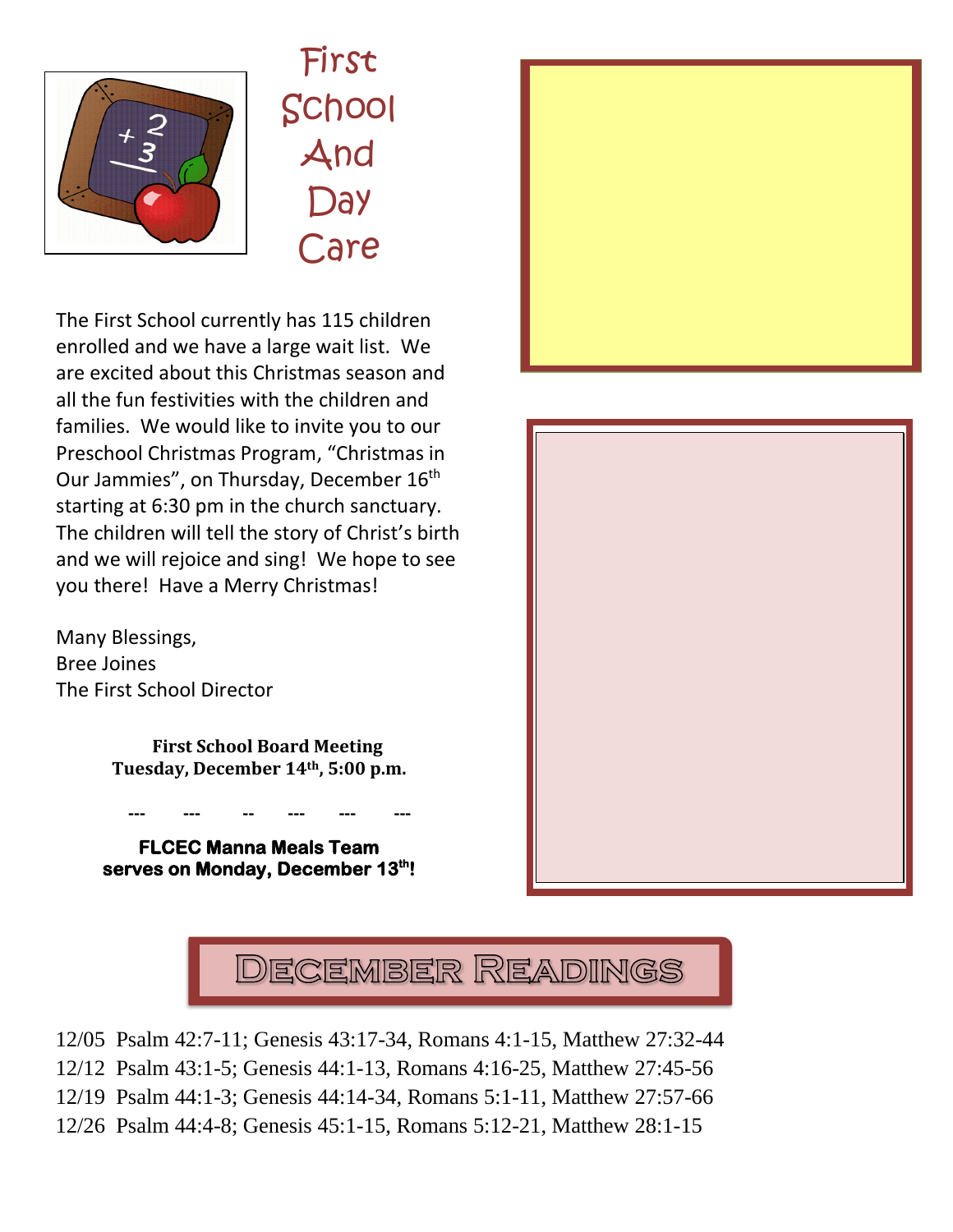

12/08 Leroy Bram 12/08 James Stewart 12/09 Ed Campbell 12/13 Doug Mathews 12/13 Daniel Wilfert 12/15 Jake Herrington 12/15 Jacqueline Lundy 12/18 Pat Marek 12/19 Karen Kight 12/21 Kim Ledwig 12/25 Loretta Johnson 12/26 Cori Koudela 12/28 Emma Jo Barosh 12/31 Callie Dujka 12/31 Cash Dujka



12/07 Michael Barosh 12/14 Lori Cykala 12/23 Becky Sample 12/23 Ted Schoenfield 12/24 Shirley Chatel 12/26 Daniel Wilfert



12/01 Kyle & Haley Orsak 12/11 Philip & Sheila Miller 12/22 David & Karen Kight



#### Harlo & Rhonda Atchetee **Our FLC Family** Dorothy Atchetee Charles Bard Ron Chambles Lynda Christenberry Nora Hollingsworth Helen Kight Marilyn Kight Kim & Larry Ledwig John Nelson

Odis Newton Ruth Speckels

#### **Friends of FLC**

Joan Carter Gerald Ripple Daniel Kocurek Ellwood Hermansen Deborah McGoldrick



Pray for All who Serve In the us Military

#### **WE'RE HERE WHEN YOU NEED US**





 Office hours: Tues & Thurs: 8:00am - 4:30pm Wed: 8:00am – 12:00pm

> Phone: 979-543-5847 Email: [office@firstlutheranec.com](mailto:office@firstlutheranec.com)



COUNCIL MEETING Thursday, December 16<sup>th</sup> 6:00 p.m.

Pastor Clyde Grier: Phone: 979-541-6173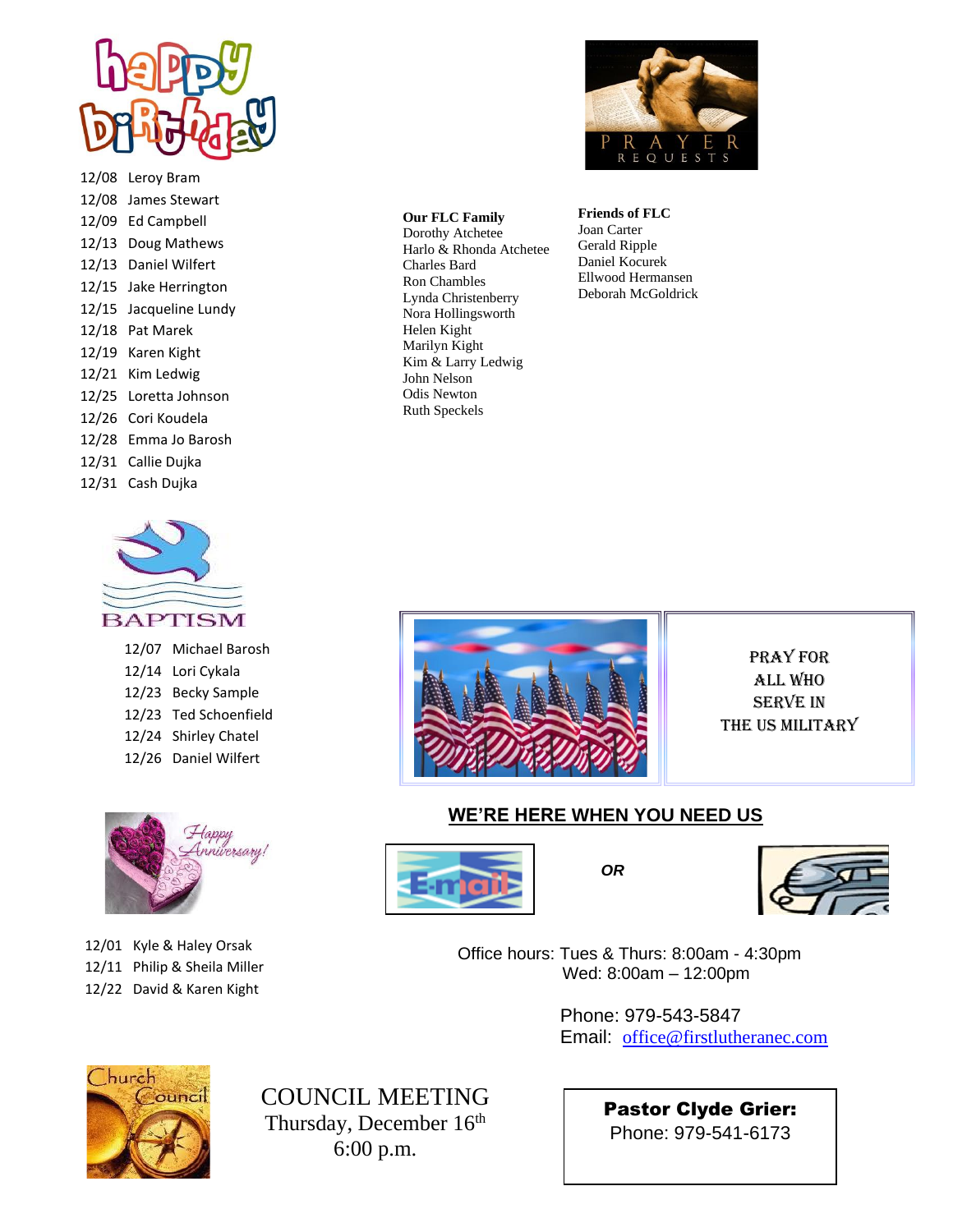### **Poinsettias**

**If you would like to place poinsettias in church, the cost is \$11.75.** 

 **Look for the order form in the Narthex.**

#### Flower Chart

The Flower Chart for the new year, 2022 is available in the Narthex. Please choose your special dates and sign up to provide flowers for our worship services.

#### End of Year Giving

All donations must be in the church office by Dec. 31<sup>st</sup> in order to receive credit for 2021. All contributions received Jan.  $1^{st}$  or later will be credited to 2021, regardless of the date on the check.

#### Looking Ahead . . .

Ī

*The Three Days of Prayer*   **January 5, 6, and 7, 2022**



#### **Please Note:**

Beginning in December, Holy Communion will again be served on the first and third Sunday of the month.

**Looking Ahead:** The Annual Congregational Meeting will be held on Sunday, January 30, 2022.

 **\_ \_ \_ \_ \_**







<sup>10</sup> But the angel said to them, "Do not be afraid; for see—I am bringing you good news of great joy for all the people:  $11$  to you is born this day in the city of David a Savior, who is the Messiah, the Lord. --- Luke 2:10-11 NRSV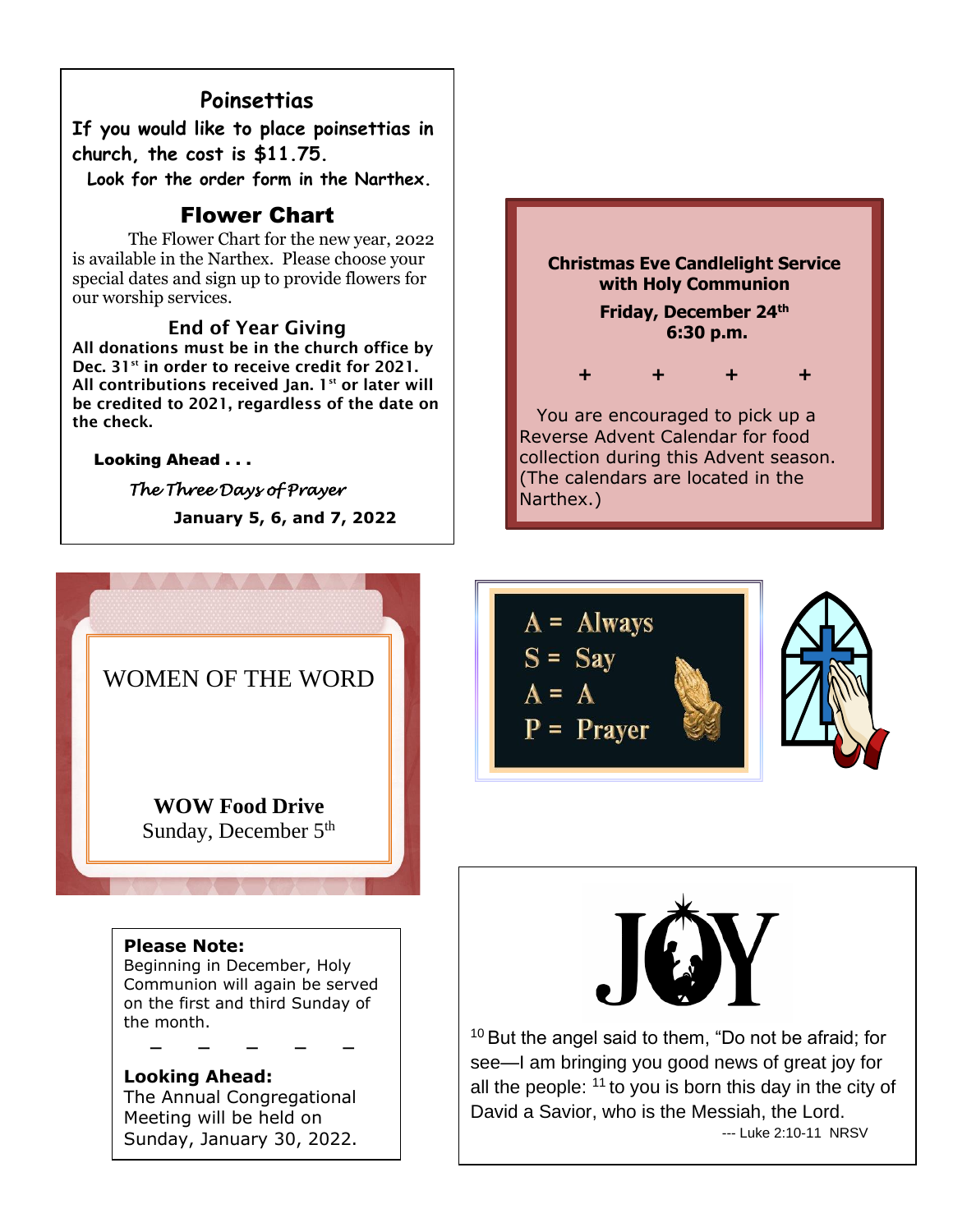

# December 2021

| <b>Sunday</b>                                                                              | <b>Monday</b>                                           | <b>Tuesday</b>                                                             | Wednesday                                                    | <b>Thursday</b>                                                                                              | Friday                                                                                                | <b>Saturday</b>                  |
|--------------------------------------------------------------------------------------------|---------------------------------------------------------|----------------------------------------------------------------------------|--------------------------------------------------------------|--------------------------------------------------------------------------------------------------------------|-------------------------------------------------------------------------------------------------------|----------------------------------|
|                                                                                            |                                                         |                                                                            | <b>Advent Midweek</b><br><b>Service</b><br><b>Noon</b>       | $\overline{2}$                                                                                               | з                                                                                                     | 4                                |
| 5<br><b>Sunday School</b><br>9:30 AM<br><b>Worship Service</b><br>10:45 AM<br>w/Communion  | 6                                                       | $\overline{z}$                                                             | 8<br><b>Advent Midweek</b><br><b>Service</b><br><b>Noon</b>  | 9                                                                                                            | 10                                                                                                    | 11                               |
| 12<br><b>Sunday School</b><br>9:30 AM<br><b>Worship Service</b><br>10:45 AM                | 13<br><b>FLCEC Manna</b><br><b>Meals Team</b><br>serves | 14<br><b>Board Meeting</b><br>5PM<br><b>Newsletter</b><br><b>Items Due</b> | 15<br><b>Advent Midweek</b><br><b>Service</b><br><b>Noon</b> | 16<br><b>Church Council</b><br><b>Meeting 6PM</b><br><b>First School</b><br><b>Christmas</b><br>Program 6:30 | 17                                                                                                    | 18                               |
| 19<br><b>Sunday School</b><br>9:30 AM<br><b>Worship Service</b><br>10:45 AM<br>w/Communion | 20                                                      | 21                                                                         | 22<br><b>Advent Midweek</b><br><b>Service</b><br>Noon        | 23                                                                                                           | 24<br><b>Christmas Eve</b><br><b>Candlelight</b><br><b>Service with</b><br><b>Communion</b><br>6:30PM | 25<br><b>Merry</b><br>Christmas! |
| 26<br><b>Sunday School</b><br>9:30 AM<br><b>Worship Service</b><br>10:45 AM                | 27                                                      | 28                                                                         | 29                                                           | 30                                                                                                           | 31                                                                                                    |                                  |

## December Responsibilities

ASSISTING MINISTER: **Calvin Borak** SEXTON: **David Kight**  USHERS: **James Stewart, Kirk Marek**  ALTAR GUILD**: David & Karen Kight** 

**19th**

| <b>READER</b>          |  |  |
|------------------------|--|--|
| <b>Helen Johnson</b>   |  |  |
| <b>Ty Schoenfield</b>  |  |  |
| <b>Kirk Marek</b>      |  |  |
| <b>Ted Schoenfield</b> |  |  |
|                        |  |  |

If you are unable to serve on your date, please find someone to take your place.